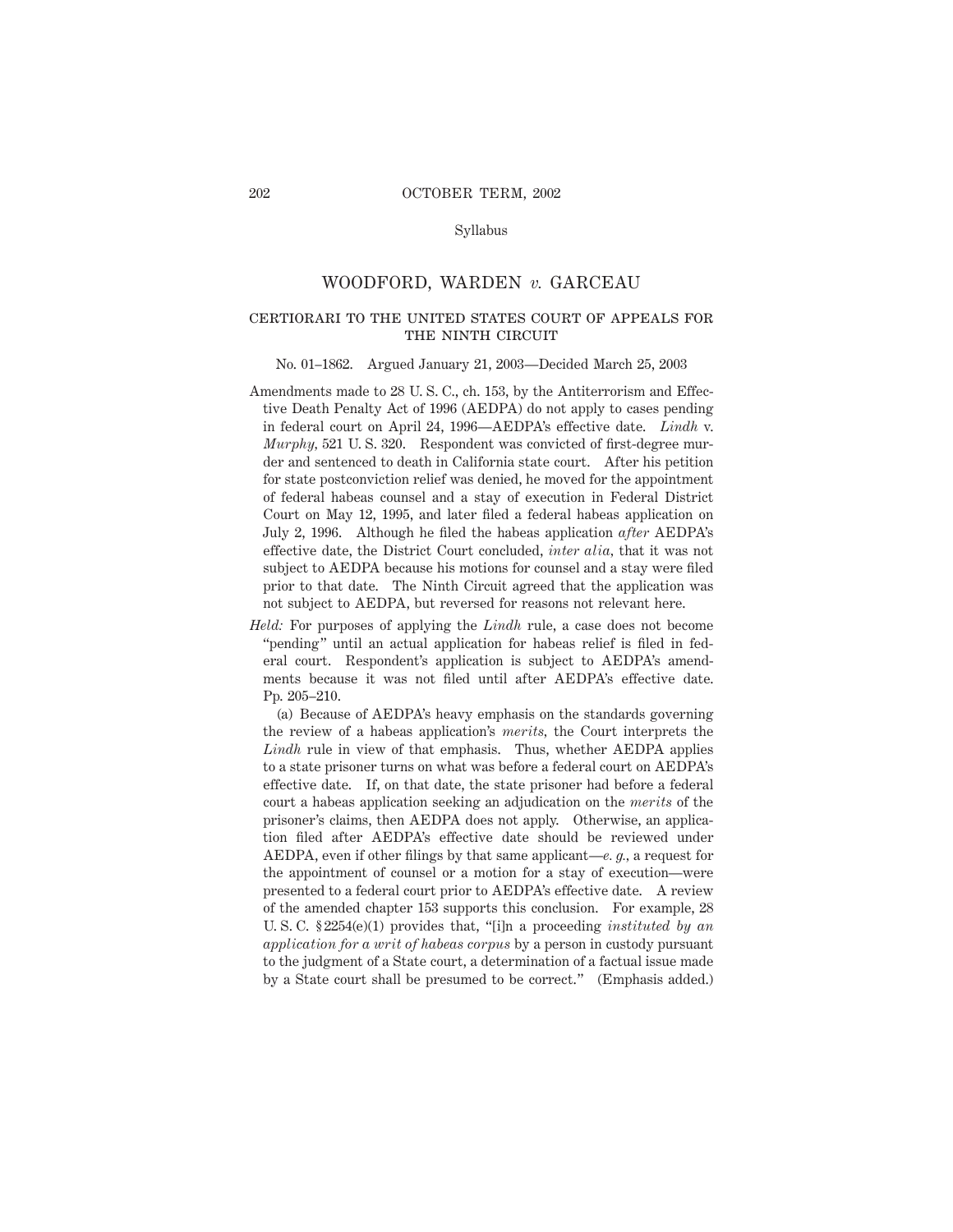## Syllabus

Under the Ninth Circuit's view, that presumption would rarely apply in a capital case, as  $$2254(e)(1)$  would be applicable only to those capital prisoners who did not need counsel and did not seek a stay. AEDPA's text, however, contains no indication that § 2254(e)(1) was intended to have such a limited scope. Nor is it reasonable to believe that Congress meant for a capital prisoner to avoid application of  $\S 2254(e)(1)$ 's stringent requirements simply by filing a request for counsel or a motion for a stay before filing an actual habeas application. Finally, the procedural rules governing § 2254 cases reinforce the Court's view. The Federal Rules of Civil Procedure apply in the habeas context to the extent that they are not inconsistent with the Habeas Corpus Rules. Because nothing in the Habeas Rules contradicts Federal Rule of Civil Procedure 3—"[a] civil action is commenced by filing a complaint"—the logical conclusion is that a habeas suit begins with the filing of a habeas application, the equivalent of a complaint in an ordinary civil case. Pp. 205–208.

(b) As the task here is to apply *Lindh* to an action under chapter 153, respondent's request to look at provisions in chapter 154 is inapposite. Moreover, his reliance on *McFarland* v. *Scott,* 512 U. S. 849, which involved the interpretation of § 2251, not § 2254, and must be understood in light of the Court's concern to protect the right to counsel contained in 18 U. S. C. § 848(q)(4)(B), and *Hohn* v. *United States,* 524 U. S. 236, which says nothing about whether a request for counsel or motion for a stay suffices to create a "case" that is "pending" within the *Lindh* rule's meaning, is misplaced. Pp. 208–210.

275 F. 3d 769, reversed and remanded.

THOMAS, J., delivered the opinion of the Court, in which REHNQUIST, C. J., and Stevens, Scalia, and Kennedy, JJ., joined. O'Connor, J., filed an opinion concurring in the judgment, *post*, p. 210. SOUTER, J., filed a dissenting opinion, in which Ginsburg and Breyer, JJ., joined, *post,* p. 213.

*Janis S. McLean,* Supervising Deputy Attorney General of California, argued the cause for petitioner. With her on the briefs were *Bill Lockyer,* Attorney General of California, *Robert R. Anderson,* Chief Assistant Attorney General, *Jo Graves,* Senior Assistant Attorney General, and *Clayton S. Tanaka,* Deputy Attorney General.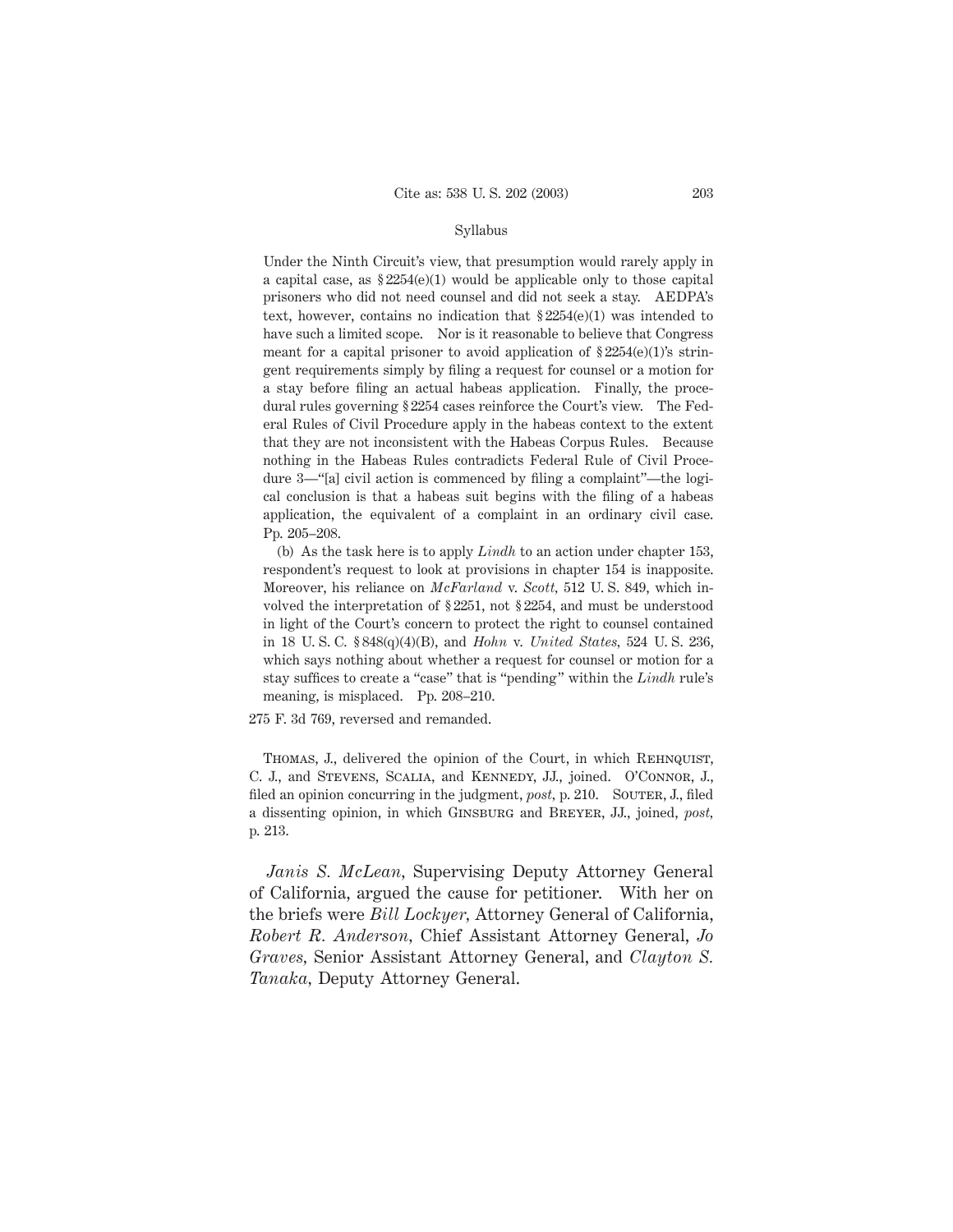*Lynne S. Coffin* argued the cause for respondent. With her on the brief were *Andrew S. Love* and *Denise Kendall.*\*

# Justice Thomas delivered the opinion of the Court.

In *Lindh* v. *Murphy,* 521 U. S. 320 (1997), we held that amendments made to chapter 153 of Title 28 of the United States Code by the Antiterrorism and Effective Death Penalty Act of 1996 (AEDPA), 110 Stat. 1214, do not apply to cases pending in federal court on April 24, 1996—AEDPA's effective date. In this case we consider when a capital habeas case becomes "pending" for purposes of the rule announced in *Lindh.*

I

Respondent Robert Garceau brutally killed his girlfriend Maureen Bautista and her 14-year-old son, Telesforo Bautista. He was convicted of first-degree murder and sentenced to death. The California Supreme Court affirmed respondent's conviction and sentence, *People* v. *Garceau,* 6 Cal. 4th 140, 862 P. 2d 664 (1993), and denied on the merits his petition for state postconviction relief. We denied certiorari. 513 U. S. 848 (1994).

On May 12, 1995, respondent filed a motion for the appointment of federal habeas counsel and an application for a stay of execution in the United States District Court for the Eastern District of California. The District Court promptly issued a 45-day stay of execution. On June 26, 1995, the District Court appointed counsel and extended the stay of execution for another 120 days. On August 1, 1995, the State filed a motion to vacate the stay, in part because respondent had failed to file a "specification of nonfrivolous issues," as required by local court rules. Brief for Respond-

<sup>\*</sup>*Kent S. Scheidegger* and *Charles L. Hobson* filed a brief for the Criminal Justice Legal Foundation as *amicus curiae* urging reversal.

*Leon Friedman, Jeffrey L. Kirchmeier,* and *Joshua L. Dratel* filed a brief for the Association of the Bar of the City of New York as *amicus curiae* urging affirmance.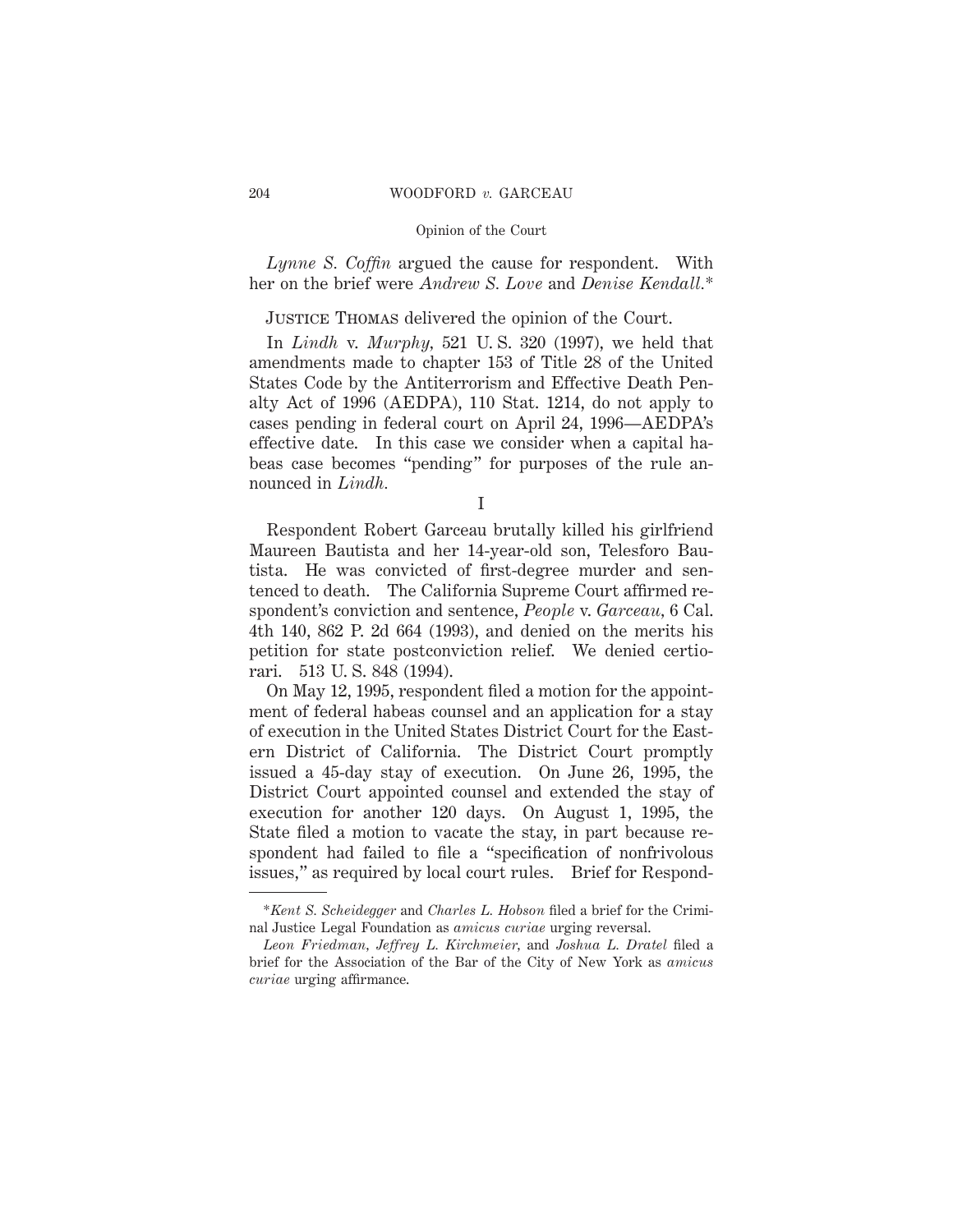ent 2. Respondent cured that defect, and, on October 13, 1995, the District Court denied the State's motion and ordered that the habeas petition be filed within nine months. Respondent filed his application for habeas relief on July 2, 1996.

Although respondent's habeas application was filed *after* AEDPA's effective date, the District Court, following Circuit precedent, concluded that the application was not subject to AEDPA. See App. to Pet. for Cert. 31–32 (citing *Lindh, supra; Calderon* v. *United States Dist. Ct. for the Central Dist. of Cal.,* 163 F. 3d 530, 540 (CA9 1998) (en banc), cert. denied, 526 U. S. 1060 (1999)). On the merits, however, the District Court ruled that respondent was not entitled to habeas relief. The Court of Appeals for the Ninth Circuit reversed. Like the District Court, the Ninth Circuit concluded AEDPA does not apply to respondent's application. 275 F. 3d 769, 772, n. 1 (2001). Unlike the District Court, however, the Ninth Circuit granted habeas relief for reasons that are not relevant to our discussion here. *Id.,* at 777–778. We granted certiorari. 536 U. S. 990 (2001).

## II

As already noted, we held in *Lindh* that the new provisions of chapter 153 of Title 28 do not apply to cases pending as of the date AEDPA became effective. *Lindh,* however, had no occasion to elaborate on the precise time when a case becomes "pending" for purposes of chapter 153 because in that case petitioner's habeas application had been filed prior to AEDPA's effective date. See *Lindh, supra,* at 323 (noting that petitioner filed his federal habeas application on July 9, 1992). Since *Lindh,* the Courts of Appeals have divided on the question whether AEDPA applies to a habeas application filed *after* AEDPA's effective date if the applicant sought the appointment of counsel or a stay of execution (or both) prior to that date. Five Courts of Appeals have ruled that AEDPA applies, see, *e. g., Isaacs* v. *Head,* 300 F. 3d 1232,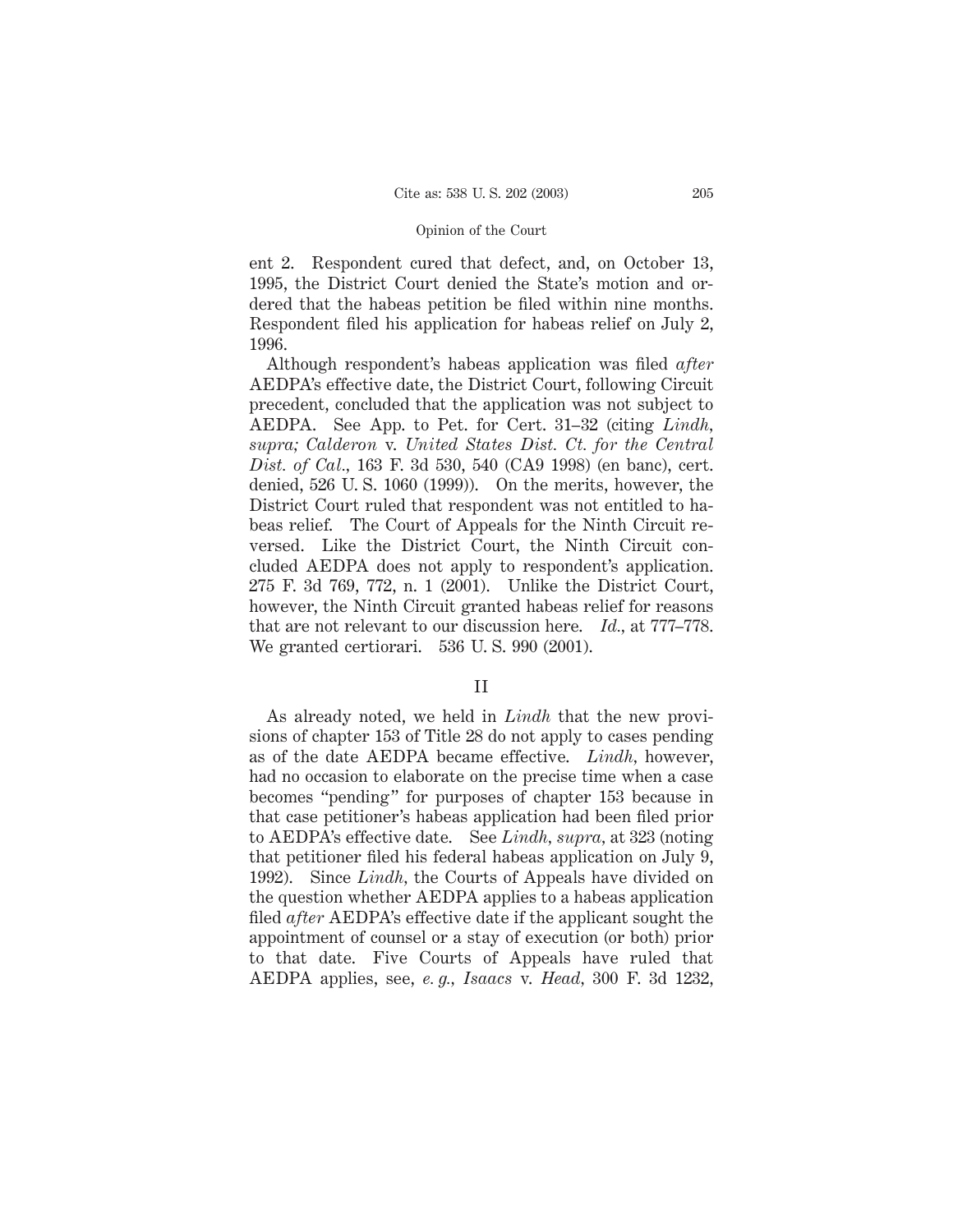1245–1246 (CA11 2002); *Moore* v. *Gibson,* 195 F. 3d 1152, 1160–1163 (CA10 1999); *Gosier* v. *Welborn,* 175 F. 3d 504, 506 (CA7 1999); *Williams* v. *Coyle,* 167 F. 3d 1036, 1037–1040 (CA6 1999); *Williams* v. *Cain,* 125 F. 3d 269, 273–274 (CA5 1997), while the Court of Appeals for the Ninth Circuit has held it does not, *Calderon*, *supra*, at 539–540. For the reasons stated below, we agree with the majority of the Courts of Appeals.

Congress enacted AEDPA to reduce delays in the execution of state and federal criminal sentences, particularly in capital cases, see *Williams* v. *Taylor,* 529 U. S. 362, 386 (2000) (opinion of Stevens, J.) ("Congress wished to curb delays, to prevent 'retrials' on federal habeas, and to give effect to state convictions to the extent possible under law"); see also *id.,* at 404 (majority opinion), and "to further the principles of comity, finality, and federalism," *Williams* v. *Taylor,* 529 U. S. 420, 436 (2000). One of the methods Congress used to advance these objectives was the adoption of an amended 28 U. S. C. § 2254(d). *Williams,* 529 U. S., at 404 ("It cannot be disputed that Congress viewed  $\S 2254(d)(1)$  as an important means by which its goals for habeas reform would be achieved"). As we have explained before, § 2254(d) places "new constraint[s] on the power of a federal habeas court to grant a state prisoner's application for a writ of habeas corpus with respect to claims adjudicated on the merits in state court." *Id.,* at 412. Our cases make clear that AEDPA in general and § 2254(d) in particular focus in large measure on revising the standards used for evaluating the merits of a habeas application. See *id.,* at 412–413; *Lindh, supra,* at 329 (noting that "amended § 2254(d) . . . governs standards affecting entitlement to relief"); see also *Early* v. *Packer,* 537 U. S. 3 (2002) *(per curiam)* (applying AEDPA's standards); *Woodford* v. *Visciotti,* 537 U. S. 19 (2002) *(per curiam)* (same).

Because of AEDPA's heavy emphasis on the standards governing the review of the *merits* of a habeas application,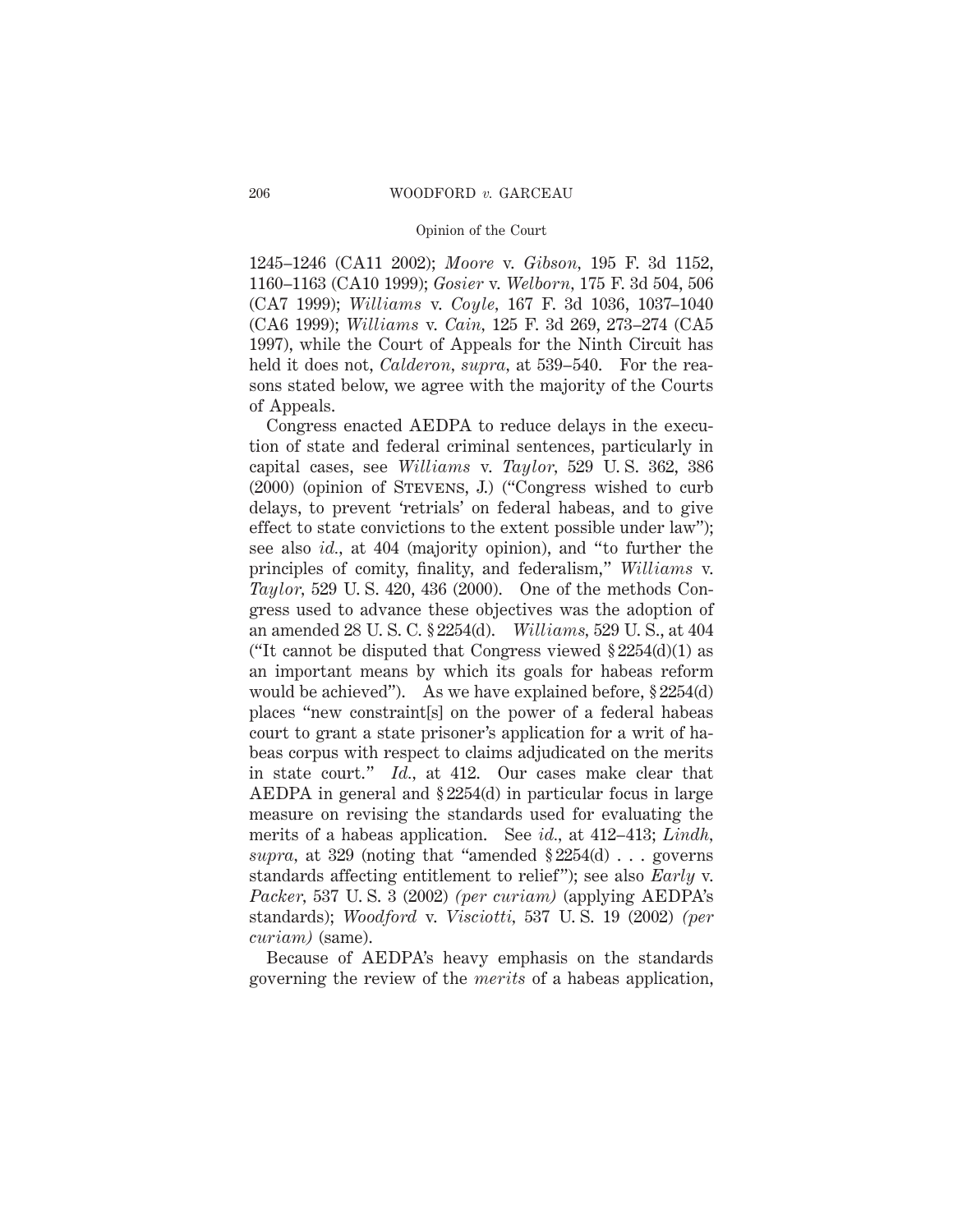we interpret the rule announced in *Lindh* in view of that emphasis, as have the majority of the Courts of Appeals. See, *e. g., Holman* v. *Gilmore,* 126 F. 3d 876, 880 (CA7 1997) ("[T]he motion for counsel is not itself a petition, because it does not call for (or even permit) a decision on the merits. And it is 'the merits' that the amended § 2254(d)(1) is all about"); *Isaacs, supra,* at 1245 (same); *Coyle, supra,* at 1040 (same). Thus, whether AEDPA applies to a state prisoner turns on what was before a federal court on the date AEDPA became effective. If, on that date, the state prisoner had before a federal court an application for habeas relief seeking an adjudication on the *merits* of the petitioner's claims, then amended § 2254(d) does not apply. Otherwise, an application filed after AEDPA's effective date should be reviewed under AEDPA, even if other filings by that same applicant—such as, for example, a request for the appointment of counsel or a motion for a stay of execution—were presented to a federal court prior to AEDPA's effective date.

A review of the amended chapter 153 supports our conclusion. For instance,  $\S 2254(e)(1)$  provides that, "[i]n a proceeding *instituted by an application for a writ of habeas corpus* by a person in custody pursuant to the judgment of a State court, a determination of a factual issue made by a State court shall be presumed to be correct." (Emphasis added.) Under the Ninth Circuit's view, the presumption established in  $$2254(e)(1)$  would rarely apply in a capital case. If, as the Ninth Circuit held, a capital habeas case can be commenced (and, therefore, may become pending for purposes of *Lindh*) with the filing of a request for the appointment of counsel or a motion for a stay, then  $$2254(e)(1)$ , which by its terms applies only to a proceeding "instituted" by "an *application* for a writ of habeas corpus," would not apply to any capital prisoners whose first filing in federal court is a request for the appointment of counsel or a motion for a stay. This would make  $\S 2254(e)(1)$  applicable only to those capital prisoners who did not need counsel and did not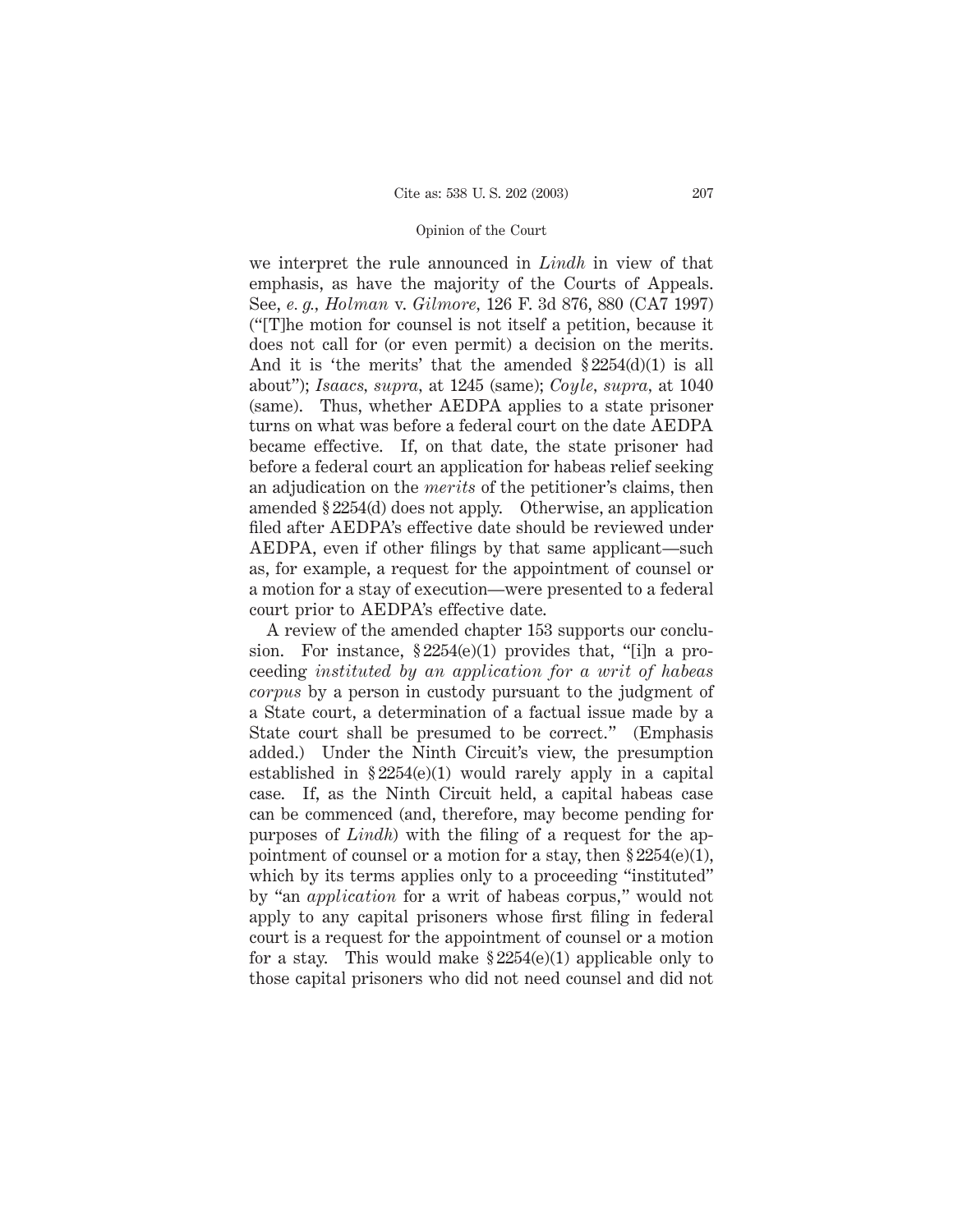seek a stay. AEDPA's text, however, contains no indication that  $$2254(e)(1)$  was intended to have such a limited scope. Nor is it reasonable to believe that Congress meant for a capital prisoner to avoid the application of the stringent requirements of  $\S 2254(e)(1)$  simply by filing a request for counsel or a motion for a stay before filing an actual application for habeas relief. Other provisions of chapter 153 likewise support our view. See, *e. g.,* 28 U. S. C. § 2241(d) (indicating that the power to grant a writ is not triggered except by "application for a writ of habeas corpus"); § 2244(a) (providing that federal judges are not required to "entertain" a second or successive "application for a writ of habeas corpus" except as provided for by statute).

Finally, our conclusion is reinforced by the procedural rules governing § 2254 cases. Federal Rule of Civil Procedure 3 explains that "[a] civil action is commenced by filing a complaint." The Federal Rules of Civil Procedure apply in the context of habeas suits to the extent that they are not inconsistent with the Habeas Corpus Rules. See 28 U. S. C. § 2254 Rule 11; Fed. Rule Civ. Proc. 81(a)(2); *Pitchess* v. *Davis,* 421 U. S. 482, 489 (1975) *(per curiam).* Nothing in the Habeas Corpus Rules contradicts Rule 3. The logical conclusion, therefore, is that a habeas suit begins with the filing of an application for habeas corpus relief—the equivalent of a complaint in an ordinary civil case.

III

Respondent asks us to determine the scope of the rule announced in *Lindh* by looking at some of the provisions of chapter 154 of Title 28. But our task in this case is to apply *Lindh* to an action under chapter 153; thus, the precise phrasing of provisions in chapter 154 is inapposite to our inquiry here.

Moreover, respondent's argument that our holding in *Mc-Farland* v. *Scott,* 512 U. S. 849 (1994), should inform our decision here is unpersuasive. To begin with, *McFarland* in-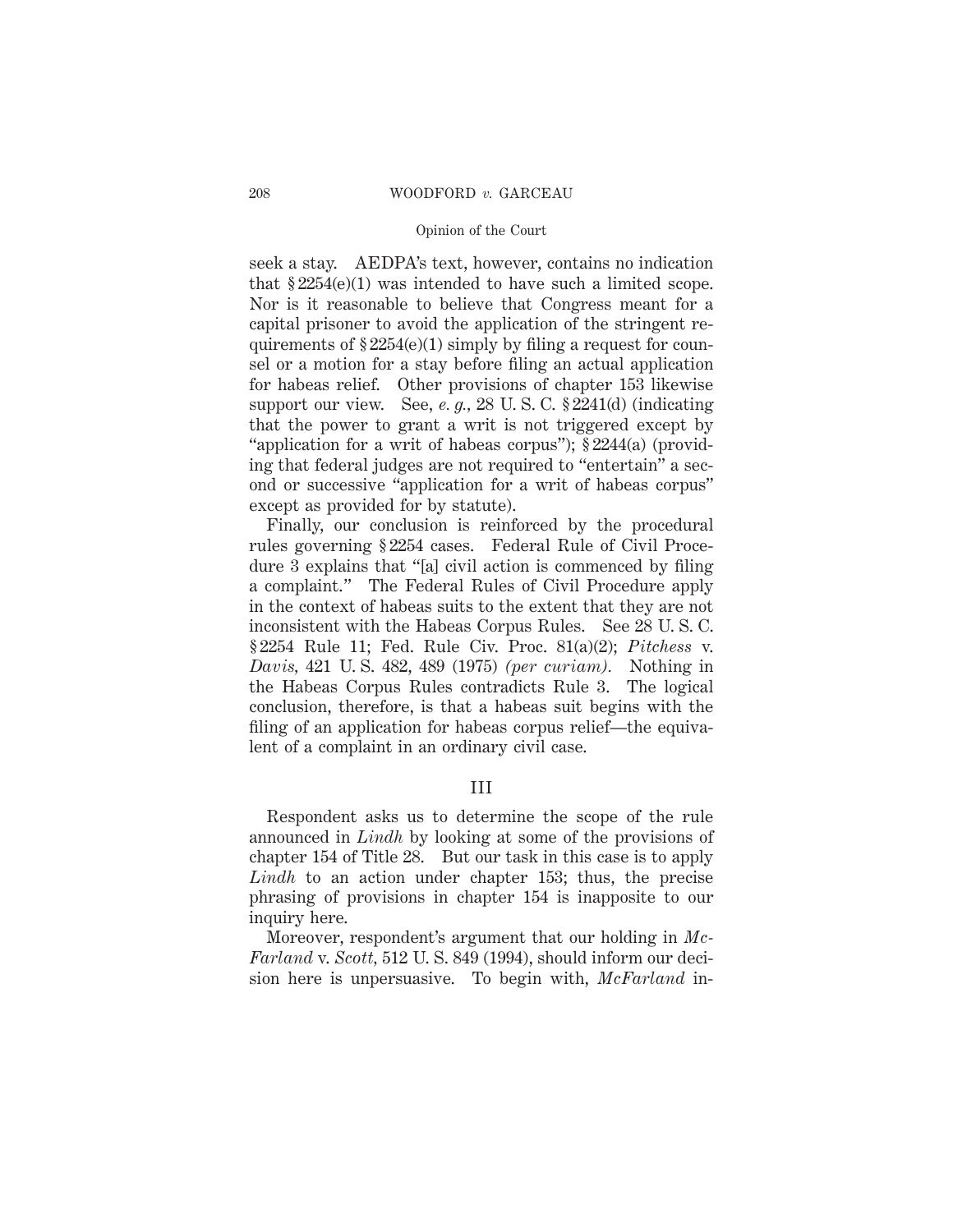volved the interpretation of § 2251, not § 2254, which is at issue here. And, as the Courts of Appeals have recognized, see *Isaacs,* 300 F. 3d, at 1242–1246 (collecting and discussing authorities), the Court's ruling in *McFarland* must be understood in light of the Court's concern to protect the right to counsel contained in 21 U. S. C. § 848(q)(4)(B). *McFarland,* 512 U. S., at 855 ("This interpretation is the only one that gives meaning to the statute as a practical matter"); *id.,* at 856 ("Requiring an indigent capital petitioner to proceed without counsel in order to obtain counsel thus would expose him to the substantial risk that his habeas claims never would be heard on the merits. Congress legislated against this legal backdrop in adopting  $\S 848(q)(4)(B)$ , and we safely assume that it did not intend for the express requirement of counsel to be defeated in this manner"); *id.,* at 857 ("Even if the District Court had granted McFarland's motion for appointment of counsel and had found an attorney to represent him, this appointment would have been meaningless unless McFarland's execution also was stayed"). Thus, *McFarland* cannot carry the day for respondent.

Similarly, the Ninth Circuit's and respondent's reliance on *Hohn* v. *United States,* 524 U. S. 236 (1998), is misplaced. In *Hohn,* we considered whether this Court has jurisdiction to review a court of appeals' denial of a certificate of appealability (COA). To answer that question we focused on the text of 28 U. S. C. § 1254, which "confines our jurisdiction to '[c]ases in' the courts of appeals." *Hohn, supra,* at 241 (citing *Nixon* v. *Fitzgerald,* 457 U. S. 731, 741–742 (1982)). Although we concluded that an application for a COA constituted a case within the meaning of § 1254, we did not provide an all-purpose definition of the term "case." Thus, while *Hohn* might support an argument that respondent's request for appointment of counsel and his motion for a stay of execution began a "case" that could be reviewed on appeal, see, *e. g., Gosier,* 175 F. 3d, at 506 ("[A] request for counsel is a 'case' in the sense that it is subject to appellate review (and,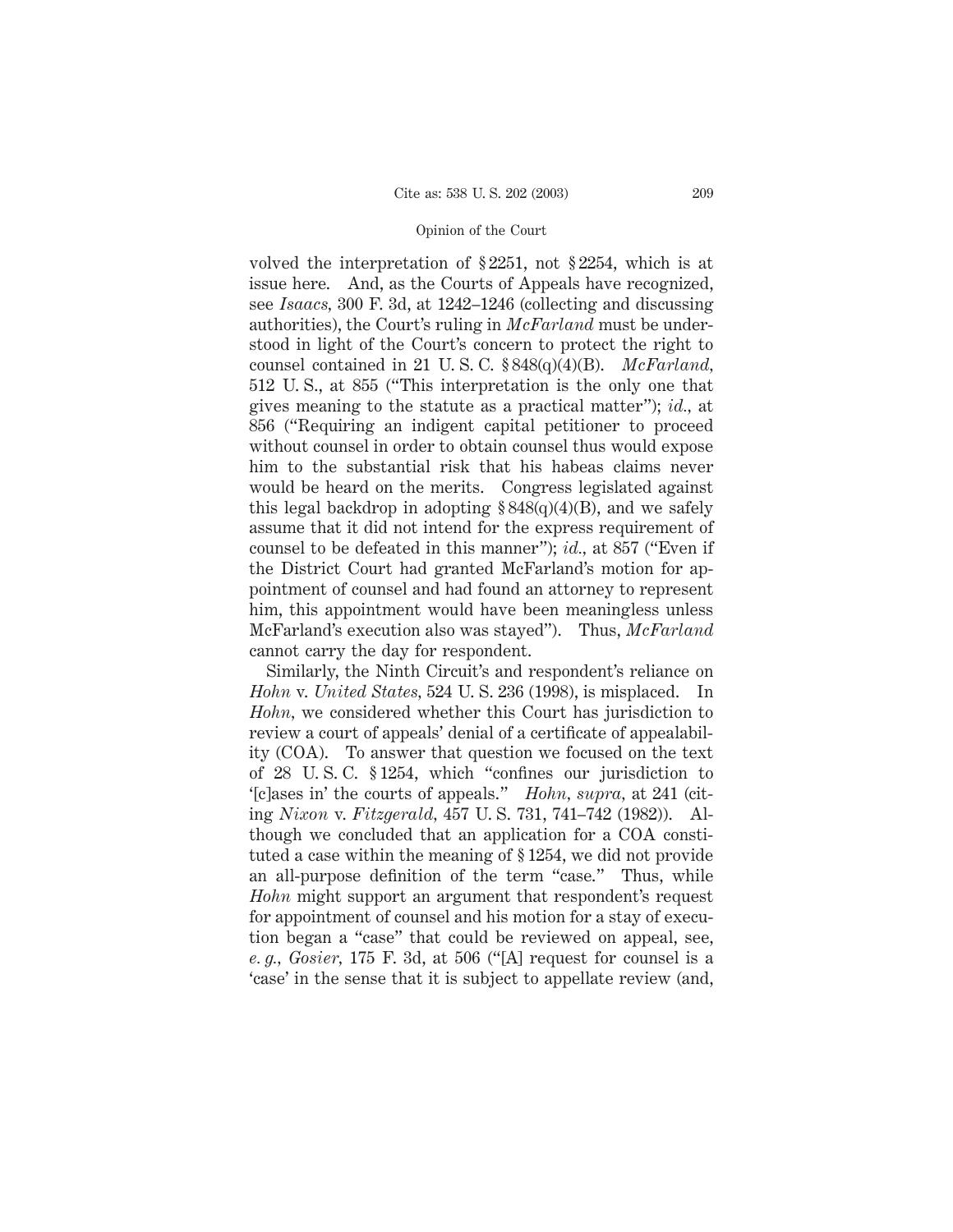## O'Connor, J., concurring in judgment

if need be, review by the Supreme Court)"), it says nothing about whether a request for counsel or motion for a stay suffices to create a "case" that is "pending" within the meaning of the *Lindh* rule.

\*\*\*

In sum, we hold that, for purposes of applying the rule announced in *Lindh,* a case does not become "pending" until an actual application for habeas corpus relief is filed in federal court. Because respondent's federal habeas corpus application was not filed until after AEDPA's effective date, that application is subject to  $AEDPA's$  amendments.<sup>1</sup> Accordingly, we reverse the judgment of the Court of Appeals and remand the case for further proceedings consistent with this opinion.2

# *It is so ordered.*

JUSTICE O'CONNOR, concurring in the judgment.

The Court today holds that the post-Antiterrorism and Effective Death Penalty Act of 1996 (AEDPA) version of 28

<sup>&</sup>lt;sup>1</sup>JUSTICE O'CONNOR contends that we may have misapplied our test because a filing labeled "Specification of Non-Frivolous Issues" placed the *merits* of respondent's claims before the District Court before AEDPA's effective date. *Post,* at 211 (opinion concurring in judgment). That is simply not so. Respondent's "Specification of Non-Frivolous Issues" plainly stated that "[b]ased on a preliminary review of case materials, counsel believes the following federal constitutional issues exist in this case and are among the issues that *may* be raised on [Garceau's] behalf in a petition for habeas corpus." App. to Brief in Opposition 227 (emphasis added). The clear import of this language is that the filing itself did not seek any relief on the merits or place the merits of respondent's claims before the District Court for decision. Rather, the document simply alerted the District Court as to some of the possible claims that might be raised by respondent in the future. Indeed, the habeas corpus application respondent eventually filed contained numerous issues that were not mentioned in the "Specification of Non-Frivolous Issues."

<sup>2</sup> In view of the question on which we granted certiorari, we decline petitioner's request to rule on the merits of respondent's habeas application.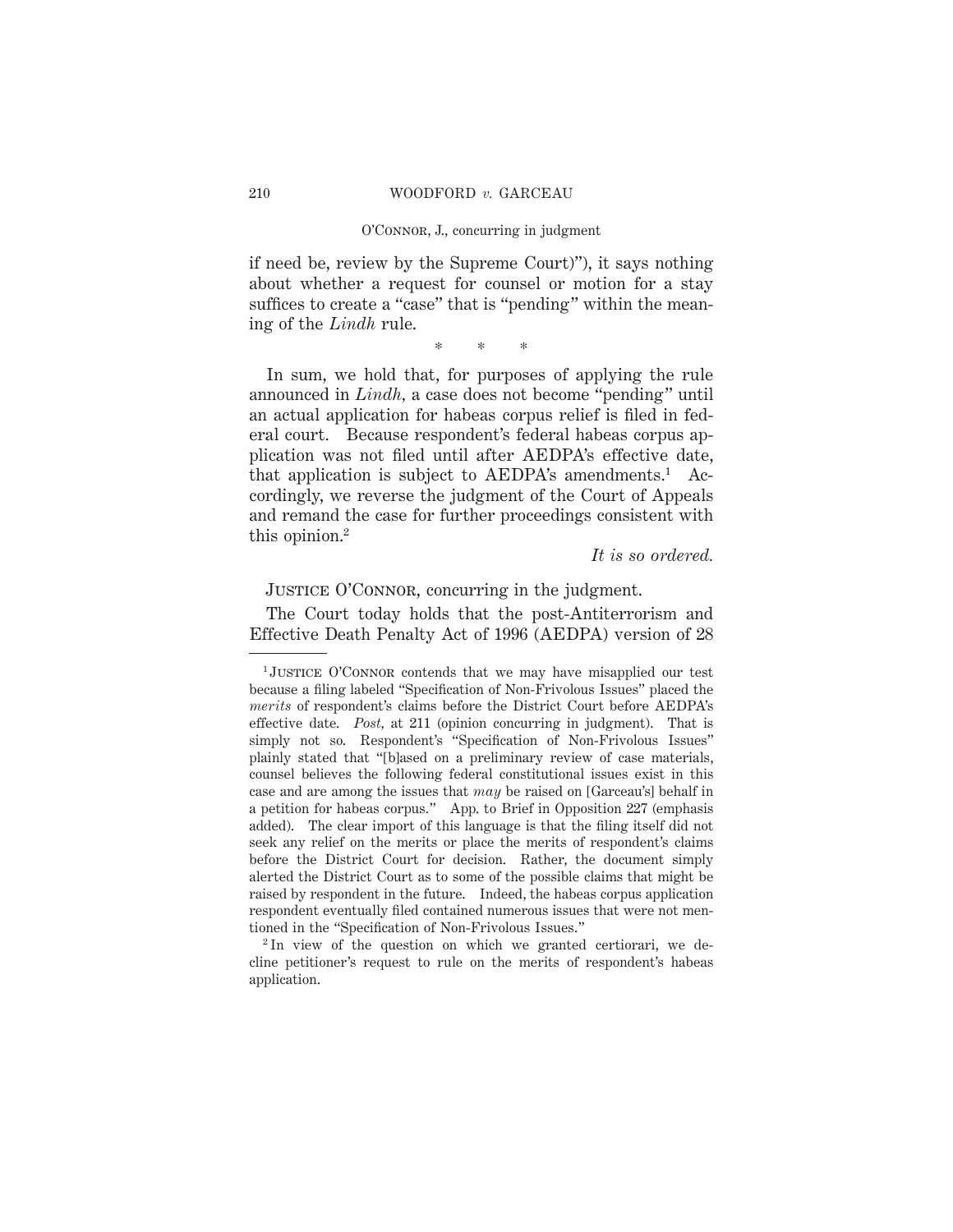## O'Connor, J., concurring in judgment

U. S. C. § 2254 applies to respondent Robert Garceau's habeas corpus application because Garceau did not file his application until after AEDPA's effective date. I agree with that holding. I concur only in the judgment, however, because in my view the Court's reasoning is broader than necessary.

The Court states that if "the state prisoner had before a federal court an application for habeas relief seeking an adjudication on the *merits* of the petitioner's claims, then amended § 2254(d) does not apply." *Ante,* at 207. Under the facts of this case, however, the Court may have misapplied its own rule. As the Court concedes, *ante,* at 204–205, the District Court had a pre-AEDPA filing setting forth the merits of Garceau's claims. After Garceau filed a motion for the appointment of counsel, motion for a stay, and motion for leave to file a habeas application, the District Court stayed Garceau's execution. Over the objection of the State, the District Court held that Garceau had identified nonfrivolous issues so that a stay of the execution was appropriate. It is difficult to see how the "merits" were not in front of the District Court at that time, which was well before AEDPA's effective date.

In addition, the Court does not adequately distinguish *Mc-Farland* v. *Scott,* 512 U. S. 849 (1994). Although I dissented from that case, I also recognize that "the doctrine of *stare decisis* is most compelling" when the Court confronts "a pure question of statutory construction." *Hilton* v. *South Carolina Public Railways Comm'n,* 502 U. S. 197, 205 (1991). The Court here, however, appears to adopt the reasoning of the dissent in *McFarland.* Compare *ante,* at 208 ("Finally, our conclusion is reinforced by the procedural rules governing § 2254 cases"), with *McFarland, supra,* at 862 (O'Connor, J., dissenting in relevant part) ("The rules governing § 2254 cases confirm this conclusion"). I see no need to question the underpinnings of *McFarland* in this case, and I accept the holding of *McFarland* that an application for a writ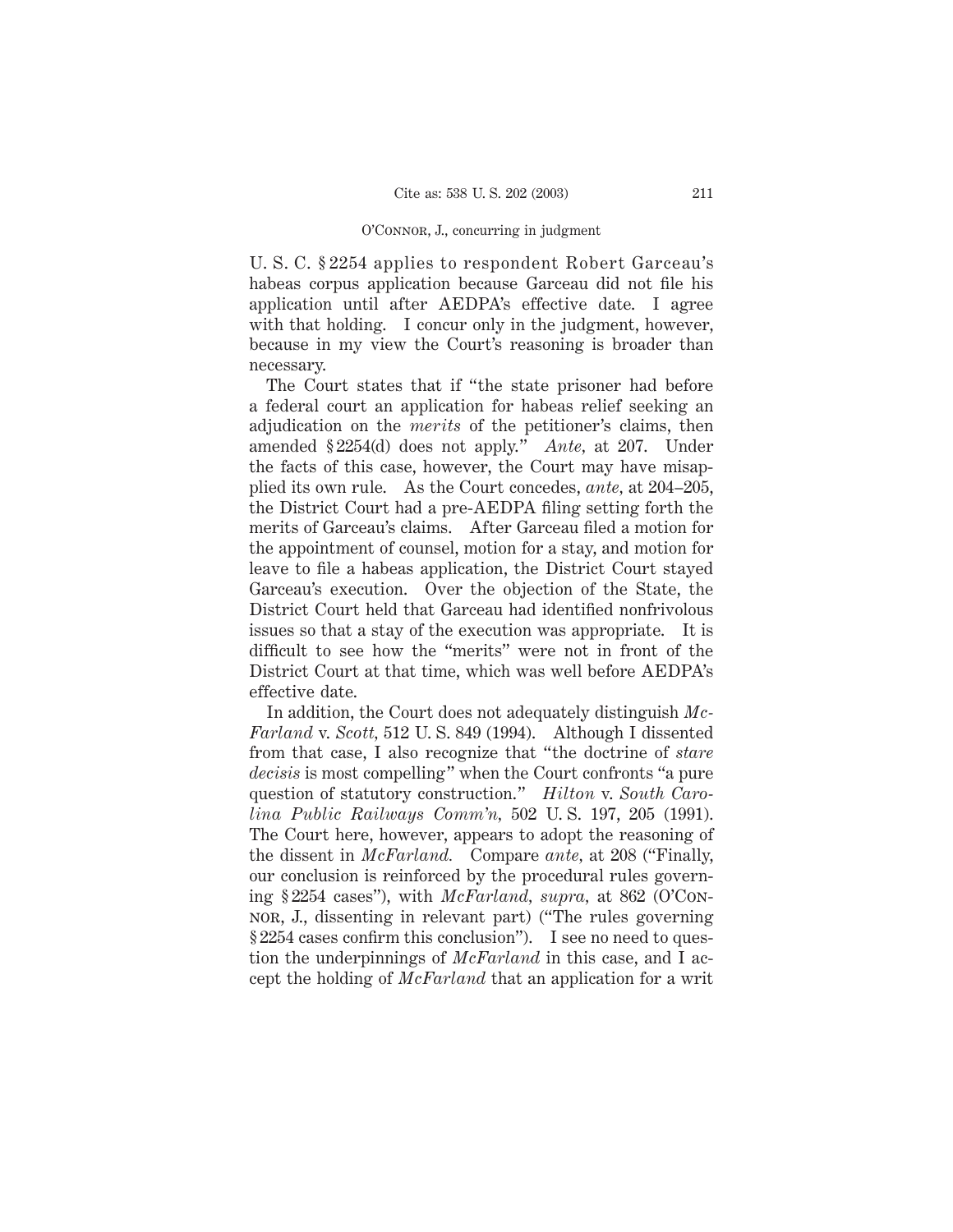## O'Connor, J., concurring in judgment

of habeas corpus is not necessary to trigger the beginning of a habeas proceeding. See, *e. g.,* 28 U. S. C. §§ 2251, 2262.

I agree, however, with the Court's conclusion that the post-AEDPA version of § 2254 is applicable to Garceau's case. The text of § 2254 itself provides the answer. Both before and after AEDPA, § 2254 has concerned *only* applications for a writ of habeas corpus. Compare § 2254(a) ("The Supreme Court, a Justice thereof, a circuit judge, or a district court shall entertain *an application for a writ of habeas corpus* . . ." (emphasis added)) with 28 U. S. C. § 2254(a) (1994 ed.) (same). Indeed, only the filing of an application for a writ of habeas corpus triggered the former version of § 2254(d). See 28 U. S. C. § 2254(d) (1994 ed.) ("In any proceeding instituted in a Federal court by an application for a writ of habeas corpus . . ."). Thus, although Garceau's preapplication filings trigger a habeas corpus proceeding sufficient to permit the District Court to grant a stay under 28 U. S. C. § 2251 and to engage in other activity related to the case, these filings do not answer whether the pre- or post-AEDPA version of § 2254(d) applies here. Because § 2254 has always spoken in terms of "applications," a case is pending for § 2254 purposes only when the prisoner files an *application* for a writ of habeas corpus.

I acknowledge that some language in *Lindh* v. *Murphy,* 521 U. S. 320 (1997), and in *McFarland, supra,* can be read to say that if a habeas case is pending before AEDPA, none of AEDPA's amendments apply—including the amendments to § 2254. But these statements do not answer the question in this case. If § 2254 applied to habeas proceedings other than applications for a writ of habeas corpus, the answer might well be different. Compare 28 U. S. C. § 2251 (a judge, "before whom a habeas corpus proceeding is pending, may  $\ldots$  stay any proceeding") with  $\S 2254(e)(1)$  ("In a proceeding") instituted by an application for a writ of habeas corpus . . ."). But as the Court correctly points out, *ante,* at 207–208, § 2254 applies only once a prisoner has filed "an application for a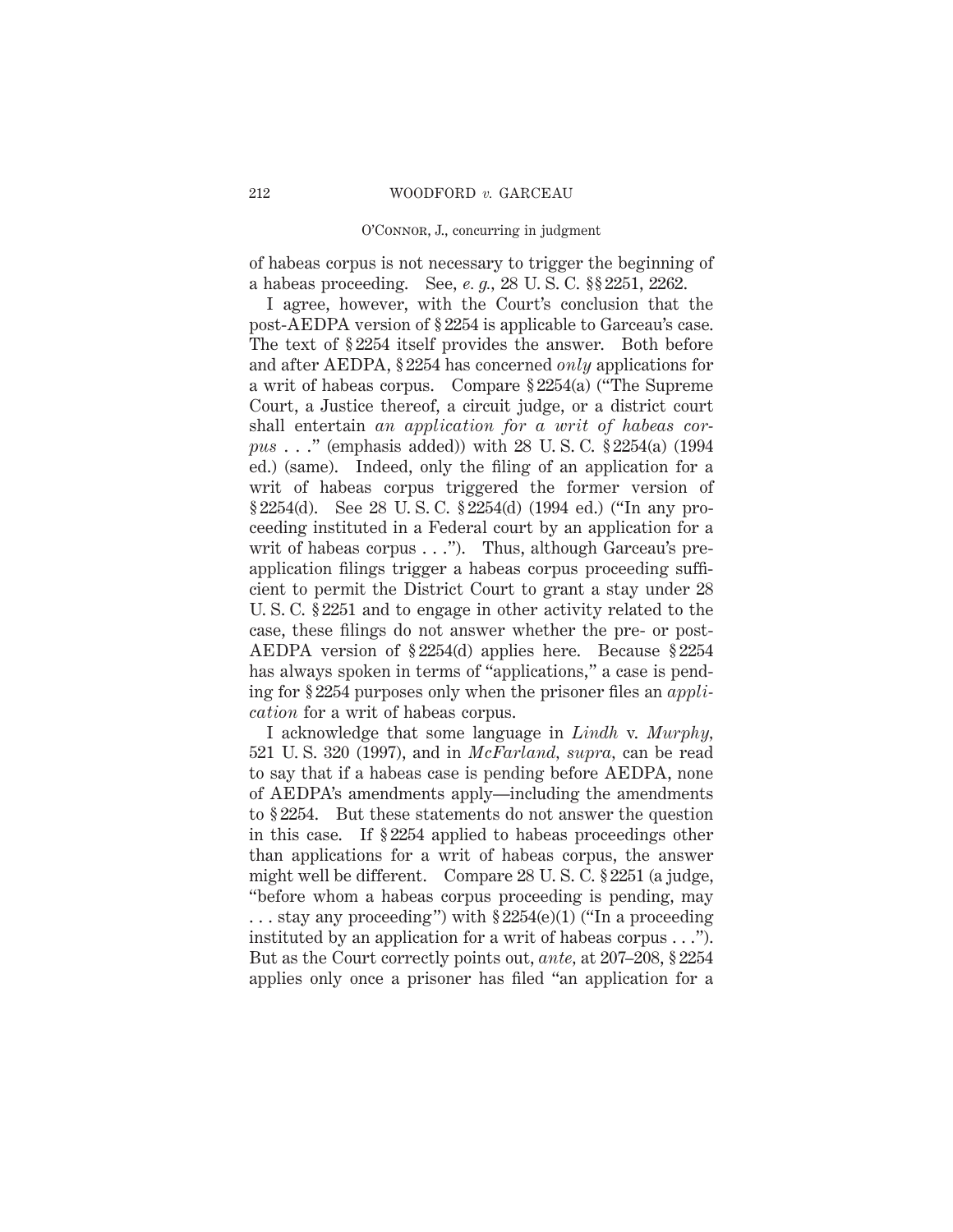# SOUTER, J., dissenting

writ of habeas corpus."  $$2254(a)$ . See also  $$2254(b)(1)$ , 2254(b)(2), 2254(d), 2254(e)(1).

It does not follow from our case law, nor does it follow from the text of § 2254 or any other habeas provision, that a habeas applicant can receive the benefit of the pre-AEDPA version of § 2254 when § 2254 itself cannot be triggered until the prisoner files an application for a writ of habeas corpus. A "case" simply could not have existed for purposes of § 2254 until Garceau filed the application itself. Finally, Garceau has no reliance interest here. The pre-AEDPA version of § 2254(d) specifically acknowledged that a habeas applicant was entitled to the then-existing less-restrictive version of § 2254(d) only when the prisoner "instituted" a "proceeding . . . by an application for a writ of habeas corpus." 28 U. S. C. § 2254(d) (1994 ed.).

Because 28 U. S. C. § 2254 is triggered only when a prisoner files an application for a writ of habeas corpus, and because Garceau filed his petition after AEDPA's date, I concur in the judgment of the Court that the post-AEDPA version of § 2254(d) governs his claim.

Justice Souter, with whom Justice Ginsburg and Justice Breyer join, dissenting.

In modifying 28 U. S. C. § 2254, the Antiterrorism and Effective Death Penalty Act of 1996 (AEDPA), 110 Stat. 1214, did not specifically identify the state habeas cases that the amended statute would govern, except in certain capital cases subject to special rules not applicable here. *Lindh* v. *Murphy,* 521 U. S. 320, 326 (1997), held that in the statute's general application, the amendments cover only cases filed after AEDPA's effective date. Here we have to take the further step of deciding when a case is filed for purposes of the *Lindh* rule.

The majority focuses on 28 U. S. C. § 2254 alone, which is fair enough where a habeas petitioner's first encounter with the district court occurs in filing the petition for habeas relief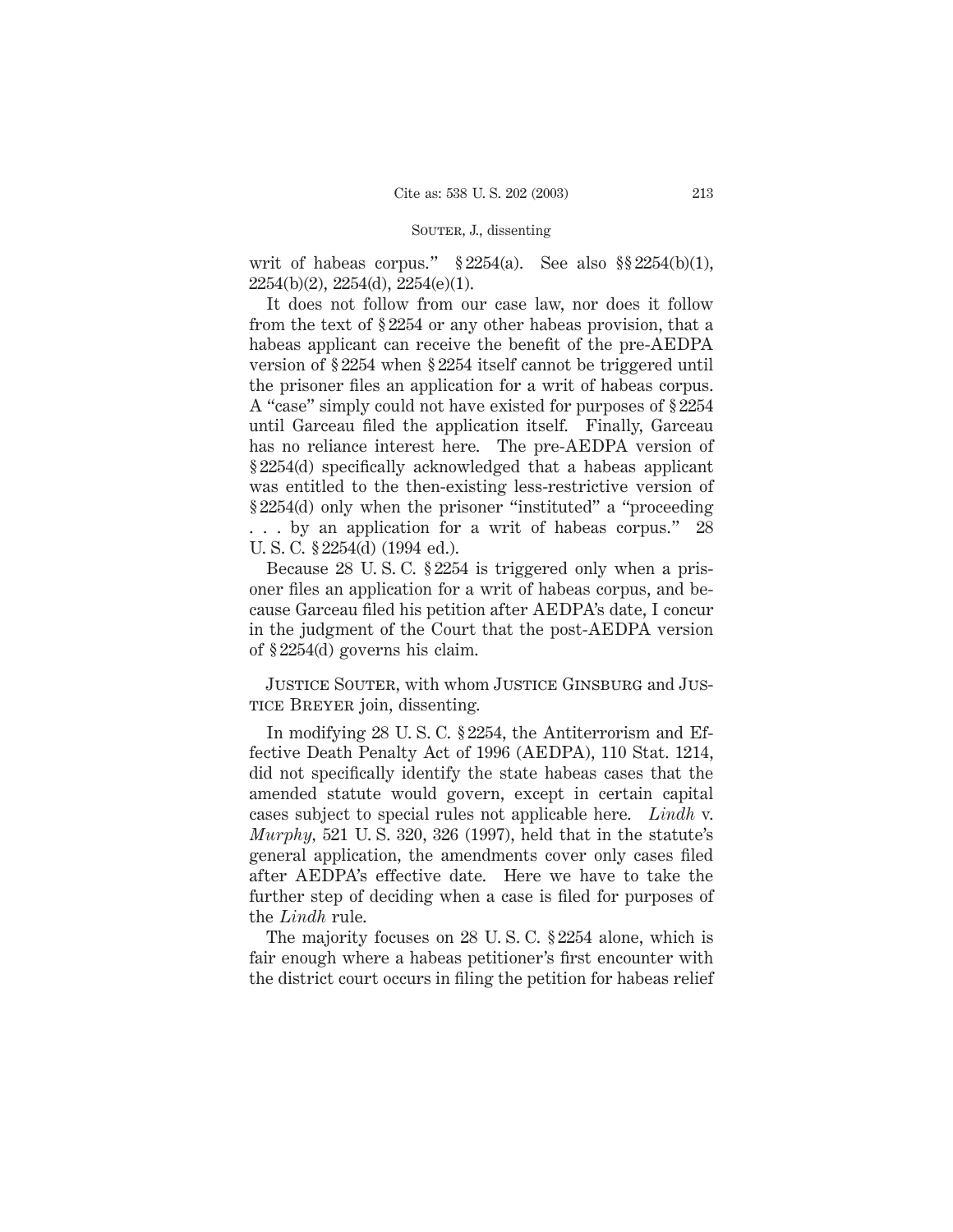# SOUTER, J., dissenting

itself. But this is not such a case. Garceau first entered the federal court to seek appointment of habeas counsel under 21 U. S. C. § 848(q)(4)(B), and his subsequently appointed lawyer then petitioned under 28 U. S. C. § 2251 for a stay of execution while preparing a habeas petition. I therefore think this case calls for the principle that related statutory provisions are to be read together, see, *e. g., Coit Independence Joint Venture* v. *FSLIC,* 489 U. S. 561, 573 (1989) (citing *Brown* v. *Duchesne,* 19 How. 183, 194 (1857)). AEDPA's amendment of § 2254 ought to be understood in light of § 2251.

When counsel, appointed to prepare and litigate a habeas petition under § 2254, seeks a stay of execution under § 2251, the district court will at some point condition the continuation of any stay on its assessment of the substantiality of the issues counsel expects to raise in the petition yet to be filed, a judgment that will call for some consideration of standards for federal relief in cases governed by § 2254. When a district court's exercise of jurisdiction for habeas purposes occurs during the transition from an earlier to a later version of § 2254, it makes sense to hold that the version to be applied in a given case is the one in effect when the habeas court first takes account of § 2254 standards for habeas relief. A case should thus be considered filed for purposes of the *Lindh* rule by the time the habeas court makes a determination that takes standards for federal relief into consideration.

When the District Court took its initial look at anticipated claims in this case, for example, it was clear that the habeas petition might well be filed before the effective date of the amendment to § 2254; it was thus appropriate for the District Court to consider the possible merit of the claim in light of the earlier, existing law. As a consequence, it would be reasonable to apply that law throughout. There would not be much point, after all, in relying on existing law to judge the merits of a stay, if counsel could not rely on existing law in preparing the case. Otherwise the court could be staying